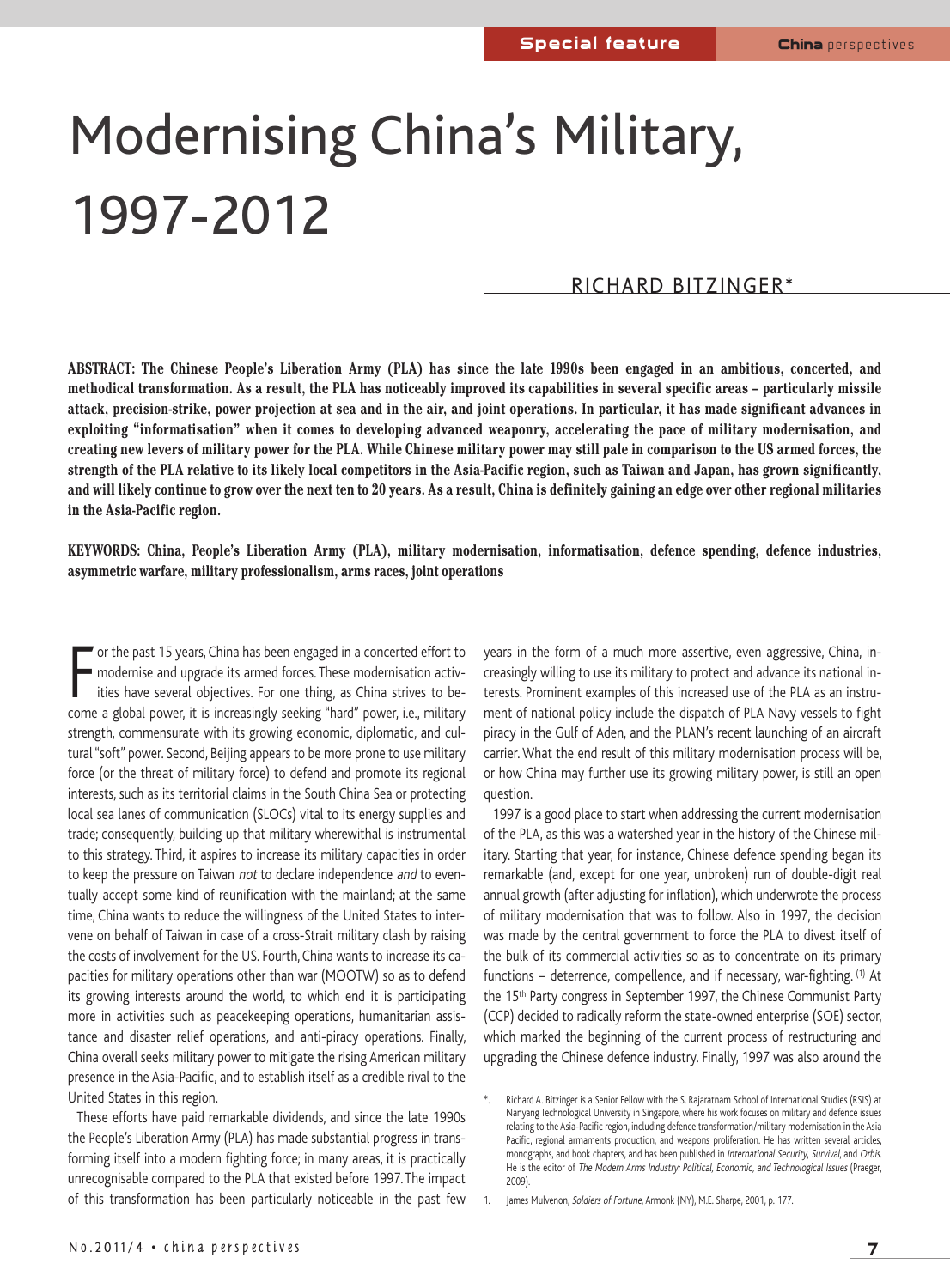time the PLA officially adopted the strategic concept of fighting "limited local wars under high-technology conditions" (and later, "under conditions of informatisation," or the addition of computers and information-sharing networks to military platforms), which still drives current operational and hardware requirements for military modernisation.

This article traces the process of Chinese military modernisation over the past 15 years (1997-2012), focusing on its drivers and enablers, the recapitalisation of the armed forces with more advanced military hardware, and changes in PLA training, recruitment, and retention. It then assesses the progress that the PLA has made over this period in transforming itself into a more modern military force, where it still faces challenges, and how, in the end, a more powerful PLA may impact the regional military balance.

# **Tying military modernisation to requirements: Chinese defence strategy in the twenty-first century**

China's defence strategy is largely laid out in its National Military Strategic Guidelines, a set of overall principles for planning and managing the development and use of the PLA.According to the Annual Report to Congress on Military Power of the People's Republic of China by the US Department of Defense (DoD), the critical "operational component" and "highest-level strategic guidance for all PLA activities" is "active defence" (jiji fangyu

). The key elements of the PLA's active defence doctrine are (1) a defensive military strategy (permitting attacks only after having first been attacked, although what constitutes an attack is left purposely vague, and could include pre-emptive or even preventive strikes), with the goal of defending CCP rule, national sovereignty, and territorial integrity; (2) a "forward defence" posture; and (3) an operational doctrine that focuses on the opposing force's weaknesses, initiated only when "time and conditions… favor [PLA] forces, and which does not limit the counter-offensive in terms of time, space, or response."(2)

At the same time, the goal of China's defence program is to build a force capable of fighting and winning "limited local wars under conditions of 'informatisation'."(3) In such an environment, war-fighting will likely revolve around short-duration, high-intensity conflicts characterised by agility, speed, and long-range attack, employing joint operations fought simultaneously throughout the entire air, land, sea, space, and electromagnetic battle space (i.e., five-dimensional warfare), and relying heavily upon extremely lethal high-technology weapons. Such an operational doctrine also emphasises pre-emption, surprise, and "shock value," given that the earliest stages of conflict may be crucial to the outcome of a war. Consequently, modern Chinese defence requirements stress mobility, flexibility, power projection, precision-strike, and joint operations fought throughout the entire battle space.

In particular, "informatisation" (*xinxihua* ) means that information technologies (IT), especially those capabilities relating to command, control, communications, computers, intelligence, surveillance, and reconnaissance (C4ISR), are considered paramount to expanding military effectiveness.This entails, among other things, dominating the electromagnetic spectrum through "integrated network electronic warfare" as well as exploiting technological advances in microelectronics, sensors, propulsion, stealth, and special materials to outfit the PLA with precision-strike weapons, including ballistic and anti-ship or land-attack cruise missiles. In short, the PLA, in its long transition from "People's War" to "limited local wars under conditions of informatisation," is seeking to move from being a platform-centric to a more network-centric force, or one where the crucial characteristic of the force is the network linkages among platforms as opposed to the platforms themselves. (4)

Improvements in the PLA's capability to conduct"high-intensity, regional military operations" have increasingly enabled the Chinese armed forces to pose what US military analysts refer to as an "anti-access/area-denial" (A2/AD) threat.The PLA's capacity for A2/AD is intended to threaten a potential enemy's ability to enter or operate freely in a war zone. "Anti-access" is typically described as attacks on air or naval bases using ballistic and cruise missiles, fighter-bombers, and special operations forces, while "area denial" operations are efforts to deny outside (in this case, US) forces the ability to enter into the Western Pacific by targeting the air and maritime dimensions using anti-ship missiles and submarines.A2/AD is seen as especially crucial in deterring or countering third-party interventions, particularly efforts on the part of the US military to come to the aid of Taiwan in the case of a cross-Strait crisis. (5)

At the same time, the PLA is in the midst of a shift from simpler types of joint operations (JO) to more advanced and complicated integrated joint operations (IJO). For the PLA, joint operations usually meant having at least two different services arriving at the same location at roughly the same time, usually with one service supporting another; in such a situation, there was relatively little fusion when it came to things like command and control. <sup>(6)</sup> Ultimately, however, the PLA is looking to transition beyond joint operations to full-on integrated joint operations. IJO, aided by the promise of informatisation, would enable the PLA to engage in flexible, deployable, mobile, and multiservice military operations, perhaps even including non-PLA forces such as paramilitary organisations and local police forces. IJO will require the PLA to master a new type of command and control system entailing seamless information-sharing, multilevel synchronisation in the decision-making process, and real-time response.  $(7)$  To date, these capabilities are still aspirational, yet they are driving the overall direction towards which modernisation is oriented.

# **Enabler of Chinese military modernisation #1: Rising defence spending**

The considerable modernisation of PLA capabilities has been underwritten by the tremendous and sustained growth in Chinese military expenditures over the past decade and a half. China has experienced double-digit real growth in defence spending nearly every year since the late 1990s. Even according to its own official national statistics, which most expert observers believe substantially understate spending levels, China's defence budget from 1999 to 2008 expanded at a rate of 16.2 percent per annum. <sup>(8)</sup> Most recently, in March 2011, Beijing announced that it would

- 4. You Ji,"China's Emerging National Defense Strategy," China Brief, 24 November 2004.
- 5. OSD, 2011 Report to Congress, p. 2.
- 6. Srikanth Kondapalli, "The PLA's Joint Operations: Perception and Development," paper prepared for Conference on Chinese Warfighting, Taipei, 10-11 November 2009, p. 4.
- 7. OSD, 2011 Report to Congress, op. cit., p. 22.

<sup>2.</sup> Office of the Secretary of Defense (OSD), 2011 Report to Congress: Military and Security Developments Involving the People's Republic of China, Washington, US Department of Defense, August 2011, p. 22.

<sup>3.</sup> "Chapter III: Revolution in Military Affairs with Chinese Characteristics," China's National Defense in 2004, Beijing, State Council Information Office, 27 December 2004; OSD, 2011 Report to Congress, p. 22.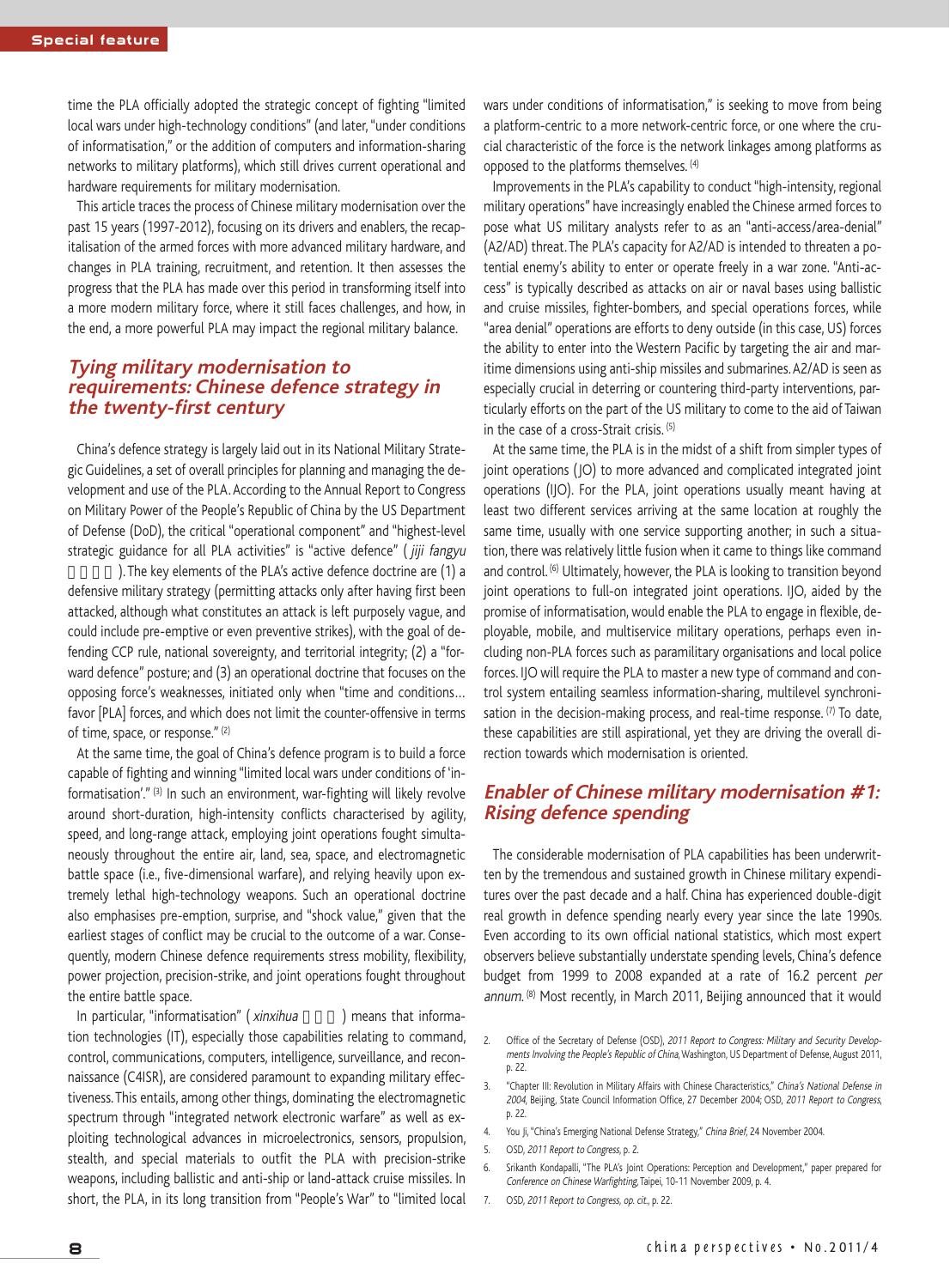allocate 601 billion RMB, or US\$91.5 billion for defence, an increase of 12.7 percent over 2010. Indeed, the 2010 defence budget of RMB532.1 billion (US\$81 billion) was itself 7.5 percent greater than 2009's RMB481 billion (US\$70.3 billion) defence budget, which was in turn 14.9 percent larger than the 2008 defence budget. Overall, since 1997, Chinese military expenditures have increased at least 600 percent in real terms. As a result, since the late 1990s, China has moved from having a military budget smaller than Taiwan's to being the second-largest defence spender in the world, outstripping Japan, France, Russia, and the United Kingdom. Today, only the United States spends more than China on defence.

Its dramatically expanded commitment to funding defence expenditures has allowed China to devote considerable resources to procurement and defence industrial research and development (R&D).While all categories of Chinese military spending, including personnel, training, and operations, have increased significantly over the past 15 years, nowhere has Beijing's munificence been more notable, or more alarming to its neighbours, than in the PLA's budget for equipment acquisitions. According to its biannual defence white papers, Beijing has consistently allocated approximately one-third of its military expenditures over the past decade and a half to equipment purchases. This compares very favourably with most other countries. France, for example, apportioned 27 percent of its 2009 defence budget to equipment and R&D, while the United Kingdom dedicated 26 percent, and Germany only 17 percent. (9) In 2010, only 17.5 percent of all Japanese defence-related expenditures went to buying equipment, along with only 2.5 percent for defence R&D. (10) In real terms, PLA annual spending on equipment procurement has increased from around US\$3.1 billion in 1997 to an estimated US\$30.5 billion in 2011; of this, perhaps US\$4 to 6 billion is dedicated to defence R&D. This likely makes China the second highest spender in the world in terms of spending on procurement, and at least the third highest when it comes to defence R&D. (11)

If anything has supported China's recent expansion in military power, it is this explosion in defence spending, which has permitted the PLA to acquire new surface combatants and submarines, modern fighter jets, air-toair refuelling aircraft, satellites, unmanned aerial vehicles, and a host of ballistic, cruise, and tactical missile systems. Additionally, expanding defence budgets have allowed China to fund an array of new military R&D projects, such as its J-20 fifth-generation fighter, its DF-21D anti-ship ballistic missile (ASBM), and its nuclear submarine program.

As noted above, most expert observers believe that the official budget released by the Chinese every year accounts for only a fraction of actual defence spending. In particular, whole categories of military expenditure are believed to be missing from official figures, including arms imports, expenses for the People's Armed Police (PAP) and militia/reserve forces, state subsidies to China's military-industrial complex, and earnings from PLArun businesses. How much all this extra-budgetary spending actually amounts to has been the subject of considerable debate and analysis in Western literature on the PLA, and unofficial estimates of "real" Chinese defence expenditures have ranged from anywhere between one-and-ahalf to as high as ten times greater than the official budget. (12) The US DoD, for example, has asserted that China's actual military expenditures are at least twice the officially stated figure (though the DoD provides no methodology or criteria for arriving at this figure). (13) In fact, the actual amount of extra-budgetary spending may actually be quite small compared to the publicly announced defence budget – perhaps \$2 billion to \$4 billion. Nevertheless, even such a small amount could be significant when



Chengdu J-20. Credits: Robert Huffstutter/Flickr

it comes to underwriting certain Chinese military activities, particularly internal security, which is normally the purview of the PAP.

This upward trend is likely to continue for some time. In May 2006, for example, Beijing approved a 15-year national development plan (2006- 2020) for defence science and technology, with the goal of "transforming the PLA into a modernised, mechanised, IT-based force" by 2020. <sup>(14)</sup> This program is intended to boost military R&D spending, focusing on hightechnology weapons systems (and specifically on "IT solutions"), supporting advanced manufacturing technologies, and cultivating collaborative international defence R&D efforts. (15)

#### **Enabler of Chinese military modernisation #2: Defence industrial base reforms**

Since the establishment of the People's Republic, Beijing has striven to become self-reliant in the development and production of armaments, and accordingly it has created the largest military-industrial complex (MIC) in Asia. The Chinese MIC comprises more a thousand SOEs, employing at least one million workers, including several thousand scientists, engineers, and technicians. In particular, China is one of the few countries in the world to produce a full range of military equipment, from small arms to armoured vehicles to fighter aircraft to warships and submarines, in addition to nuclear weapons and ballistic missiles.

Nevertheless, despite its ambitions and scope, China's MIC has shown, for most of its history, an unimpressive record of performance. As recently as the late 1990s, China still possessed one of the most technologically backward defence industries among the major powers of the world. Most indigenously developed weapons systems were at least 15 to 20 years behind those of the West, and quality control was consistently poor. Moreover, China's defence R&D base was deficient in several critical areas, including

- 8. "China Plans to Boost 2009 Military Spending by 14.9%," Bloomberg, 4 March 2009.
- 9. European Defence Agency (EDA), Defence data of EDA participating member states in 2009, Brussels, p. 9.
- 10. Defence of Japan 2009, Tokyo, Ministry of Defence, 2009, pp. 164-166; Jon Grevatt, "Japan Proposes Defence Cut for 10th Year," Jane's Defence Industry, 18 December 2009.
- 11. In 2009, for example, France spent approximately US\$14 billion on procurement and US\$5.8 billion on defence R&D; that same year, the United Kingdom spent US\$10.9 billion and US\$4.2 billion, respectively, on procurement and R&D. EDA, Defence Data of EDA Participating Member States in 2009, p. 11.
- 12. See Richard A. Bitzinger,"Just the Facts, Ma'am: The Challenge of Analyzing Chinese Military Expenditures," China Quarterly, March 2003.
- 13. OSD, 2011 Report to Congress, op. cit., p. 41.
- Ben Vogel, "China Embarks on 15-Year Armed Forces Modernization Program," Jane's Defence Weekly, 1 July 2006.
- 15. Vogel, "China Embarks on 15-Year Armed Forces Modernization Program," art. cit.; OSD, 2011 Report to Congress, op. cit., p. 45.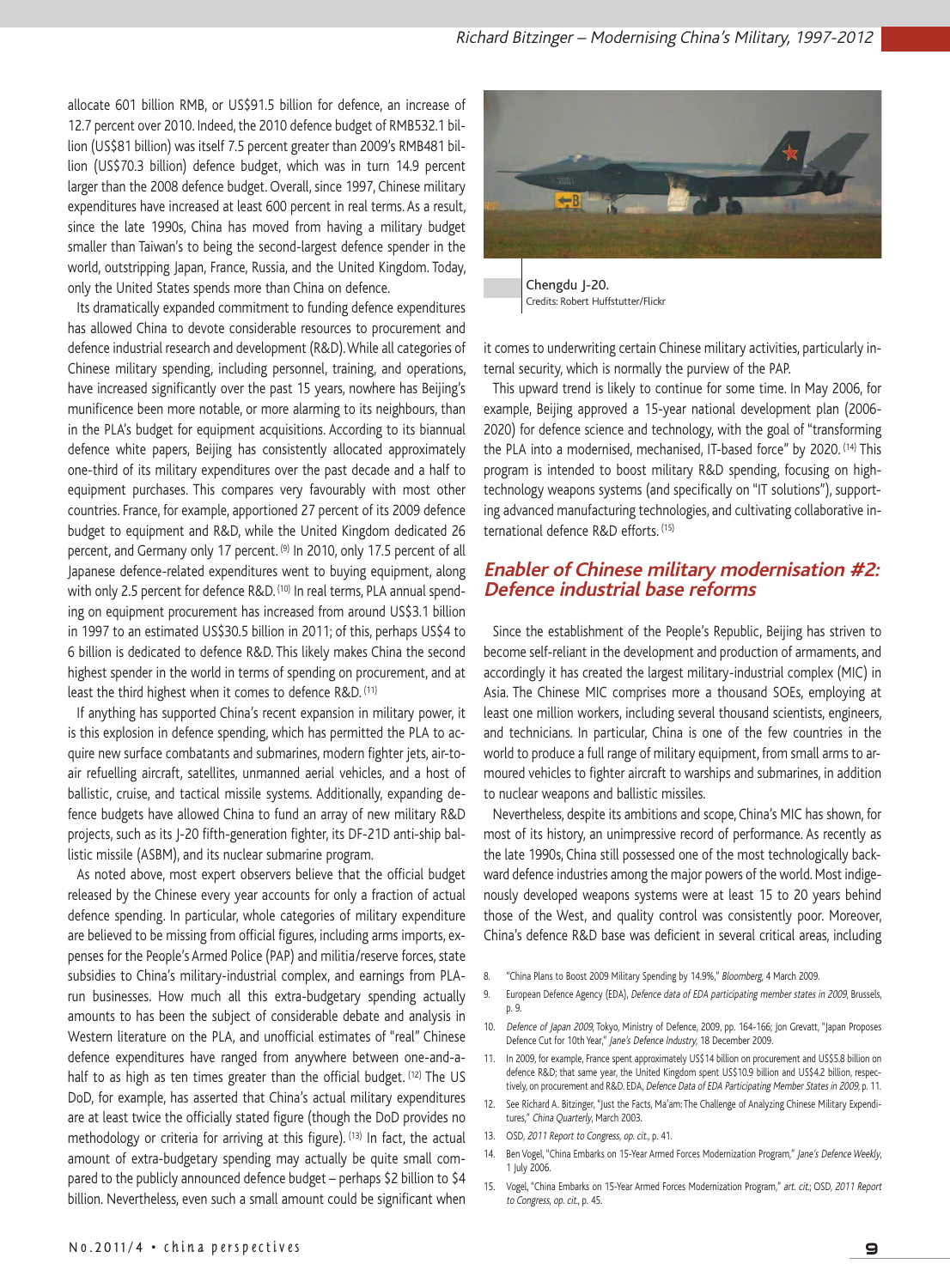

The J-10 fighter. Source :Wikimedia/Retxham

aeronautics, jet propulsion, microelectronics, computers, and new materials.

Since around the turn of the century, however, China has made significant progress in turning around its long-ailing defence sector. This is evident in the growing number of new types of weapons, increasingly of a quality and capability comparable to Western systems. These include the J-10 fighter, the Yuan-class diesel-electric submarine, the Type-052C destroyer, and the HQ-9 long-range surface-to-air missile (akin to the US Patriot). At the same time, China appears to have produced the world's first working anti-ship ballistic missile (ASBM), and it has test-flown a purportedly fifth-generation combat aircraft. Additionally, production and sales are up throughout the Chinese MIC.

After decades of false starts and fitful progress, Beijing appears to have finally hit upon the right formula to reform and revitalise its MIC. Beginning in the late 1990s, Beijing launched several initiatives intended to inject more market-oriented incentives into the defence industrial sector, including the introduction of Western management techniques, a new emphasis on quality control, and greater oversight by the Chinese military when it comes to procurement and program management. Efforts were also made to rationalise the country's bloated military-industrial complex, laying off excess workers and consolidating production. China even injected a modicum of competition, breaking up giant defence SOEs into smaller, contending firms, particularly in the aviation and shipbuilding sectors.

In addition, China has aggressively pursued a dual-use R&D strategy that stresses the development of advanced civilian technologies – particularly in the areas of electronics and information technologies, aviation, space launch vehicles, satellites, and advanced manufacturing – that can be spun-on to defence products and production.Over the past decade, Beijing has worked hard both to encourage further domestic development and growth in these sectors and to expand linkages and collaboration between China's MIC and civilian high-technology sectors, and this approach appears to be paying dividends. (16)

Finally, the reform of the defence industry must be seen as building on the expansion of state funding committed to defence modernisation more broadly. Arguably, simply throwing more money at the problem may have had the greatest impact on the local defence industry, by increasing procurement and therefore production; by expanding R&D spending; and by subsidising the upgrading and modernisation of arms-manufacturing facilities. Consequently, China's MIC is better suited than ever to absorb and leverage advanced, militarily relevant technologies and therefore provide the PLA with the advanced military systems it requires. In fact, in recent years Beijing has greatly reduced its once-sizable arms purchases from Russia, an indicator that China is getting closer to realising its long-cherished goal of self-sufficiency in arms acquisition.

At the same time, critical weaknesses remain. China's MIC still appears to possess only limited indigenous capabilities for cutting-edge defence R&D, and Western armaments producers continue to outpace China when it comes to most military technologies, particularly in areas such as propulsion and defence electronics. Overall, it is still more of a "fast follower" and niche innovator when it comes to military R&D, though this may be irrelevant if China is only looking to gain asymmetric niche advantages such as using an ASBM to attack aircraft carriers. Nevertheless, the Chinese defence industrial base has made undeniable advancements over the past decade and a half in terms of manufacturing new, relatively modern military systems, and this pace of defence development and production could even quicken in the decades ahead as the lessons of these reforms are incorporated further.

#### **China's military build-up, 1997-2012**

With constantly expanding defence resources, the PLA has been engaged in a concerted effort to replace and upgrade its military hardware since at least the late 1990s. Initially, Beijing relied heavily on foreign suppliers, particularly Russia, Ukraine, and to a lesser extent Israel, to meet its immediate requirements for advanced armaments. Since the turn of the century, however, the PRC has increasingly turned to its own indigenous defence industry to provide the PLA with modern weaponry – supplementing this capacity with technologies that have either been reverse-engineered (for example, the J-11B fighter, a clone of the Russian Su-27) or stolen outright from foreign suppliers (e.g., stealth and information technologies).

Consequently, it is reasonable to argue that Beijing has been engaged in something more than the "mere" modernisation of its armed forces over the past decade and a half. The PLA has not just undergone certain qualitative improvements, but in many cases it has added capabilities that it did not possess before, such as stealth, standoff precision-strike, long-range airborne and undersea attack, and expeditionary warfare. In addition, these new war-fighting capabilities have been further enhanced by significant improvements in Chinese military C4ISR infrastructure, including satellites, unmanned aerial vehicles (UAVs), and computer networking. For this reason, it is fair to describe China's military improvements as a "build-up" rather simply a "modernisation drive."

Recent Chinese military thinking has been particularly influenced by the so-called revolution in military affairs (RMA) and concepts of network-centric warfare (NCW). Many in the PLA see considerable potential for force multipliers in such areas as information warfare, the digitisation of the battlefield, and networked systems. <sup>(17)</sup> At the same time, adversaries who are highly dependent on advanced technology – such as the United States – are seen as susceptible to low-tech countermeasures or attacks on their own command, control, and communications capabilities. Consequently, the PLA has devoted increasing attention to the development of asymmetric responses aimed at enabling "the inferior to defeat the superior."

In particular, China's military is increasingly focused on the informationtechnologies side of the RMA. According to PLA expert You Ji, the Chinese military is currently engaged as part of an ambitious "generation-leap"

<sup>16.</sup> See Tai Ming Cheung, Fortifying China, Ithaca (NY), Cornell University Press, 2009; and Evan Medeiros, et al., <sup>A</sup> New Direction for China's Defense Industry, Santa Monica (CA), The RAND Corporation, 2005.

<sup>17.</sup> You Ji,"Learning and Catching Up: China's Revolution in Military Affairs Initiative,"in Emily O.Goldman and Thomas G. Mahnken (eds.), The Information Revolution in Military Affairs in Asia, New York, Palgrave MacMillan, 2004, pp. 97-123.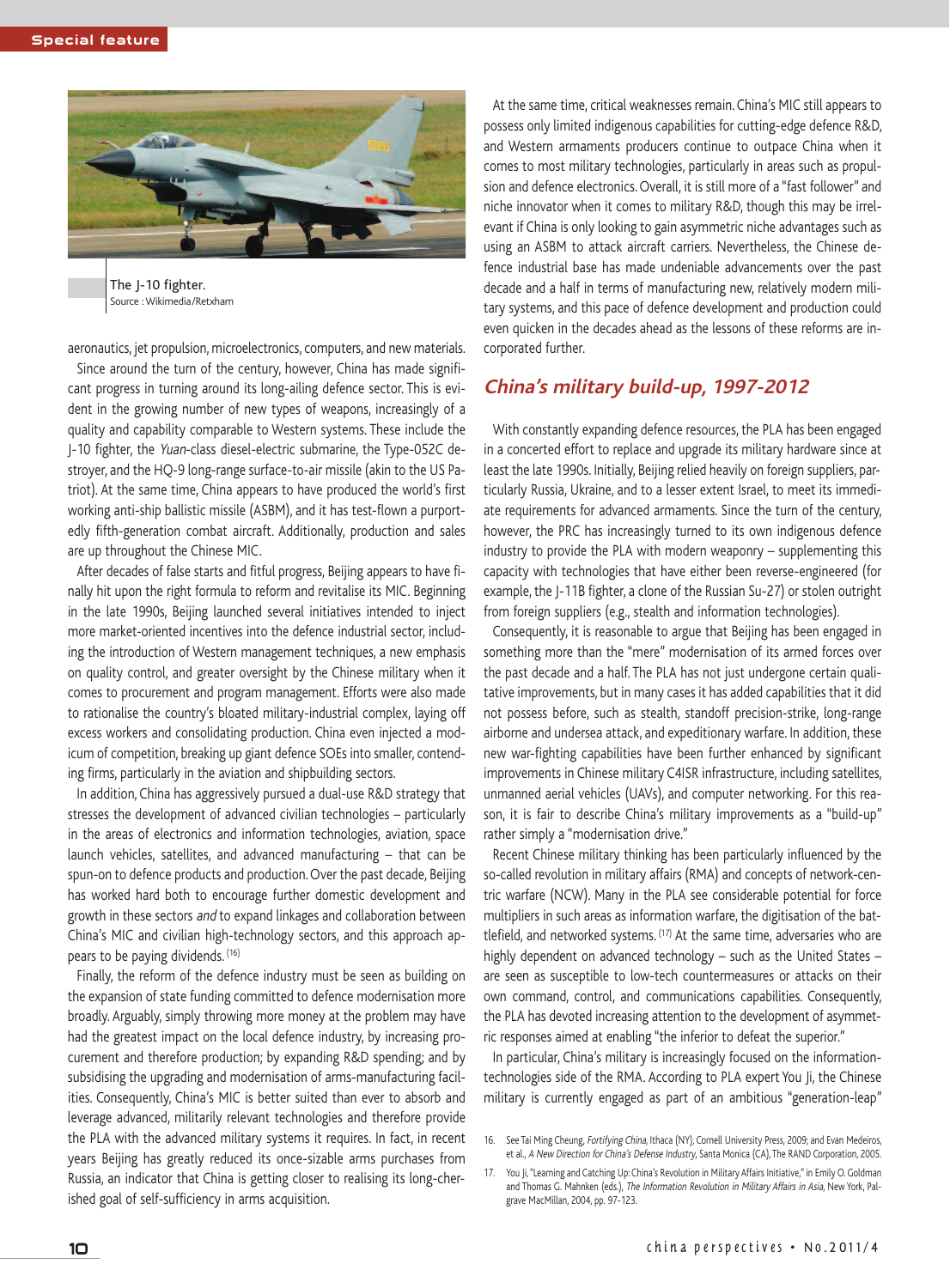strategy in a twin transformational effort to simultaneously pursue both the mechanisation and informatisation of its armed forces. (18) Thus, even as it is attempting to upgrade its current arsenal of conventional industrial age weapons, it is also seeking to incorporate improved communications systems and other high technology capabilities that will enable it to fight informatised conflicts by leveraging net-centric concepts of integration and rapid information exchange.

Of particular note over the past decade and a half has been the PLA's pursuit of weapons for asymmetric warfare, sometimes referred to as "assassin's mace" or "trump card" capabilities. (19) Some of these weapons are designed to strike an enemy's vulnerabilities, such as using computer-network attacks to knock out overhead C4ISR capabilities. Others are basically "old wine in new bottles," that is, existing programs such as fighterbombers, missiles, submarines, and smart mines that are nevertheless regarded as the most effective weapons in the PLA's arsenal and whose development or deployment has therefore been accelerated. Finally, this category of weapons also includes so-called "new concept" arms, such as kinetic energy weapons (e.g., railguns), lasers, radiofrequency and high-powered microwave weapons, and anti-satellite (ASAT) systems. Most military systems in this last category are still in development, although China did successfully test an ASAT device in 2007. (20)

With regard to its naval forces, China built six destroyers of three different types between 2000 and 2011, including one class (the Type-052C Luyang-II) outfitted with an Aegis-type air-defence radar and fire-control system; additional Type-052C destroyers are currently under construction. These vessels are equipped with the indigenous YJ-83 or YJ-62 anti-ship cruise missile (ASCM) and the HN-2 land-attack cruise missile (a variant of the Russian Kh-55 missile). The Type-052C also carries several Chinesebuilt HHQ-9 surface-to-air missiles (SAM), housed in vertical launch systems (VLS). China has also added at least a dozen new frigates to its forces, including the Type-054 Jiangkai-class, which features a stealthy design and is armed with ASCMs and VLS-deployed SAMs, as well as the new-generation Type-022 Houbei-class catamaran-hulled missile fast attack craft (outfitted with YJ-83 ASCMs), of which at least 60 have been built.

Rounding out its modern surface fleet, in the late 1990s and early 2000s, the PLA Navy (PLAN) also acquired four Sovremenny-class destroyers from Russia. Of particular note, these ships are outfitted with the 3M-80E Moskit (NATO designation: SS-N-22 Sunburn) ramjet-powered, supersonic ASCM, which has a range of 120 kilometres; later-model Sunburns have a 200-kilometre range.

China has also greatly expanded its submarine fleet over the past 15 years. Since the late 1990s, the PLAN has acquired 13 Type-039 Song-class diesel-electric submarines. The Song-class is the first Chinese-built submarine to feature a modern "Albacore"(or teardrop-shaped) hull and a skewed propeller (for improved quieting), and to carry an encapsulated ASCM capable of being fired while submerged (through a regular torpedo tube), as well as an antisubmarine rocket.The PLAN further upgraded its capabilities by fielding the Type-41 Yuan-class in 2005.The Yuan-class also carries both torpedoes and ASCMs, and some or all of the boats in this class may be equipped with an as-yet unidentified engine (perhaps the Stirling engine, which has been outfitted to Swedish and Japanese submarines) for air-independent propulsion (AIP). So far, four Yuan-class submarines have been built, with at least three more under construction. On top of these indigenously-produced vessels, beginning in the mid-1990s, the PRC acquired 12 Kilo-class diesel-electric submarines from Russia. Some of these are armed



Song-class submarine. Credits: military-today.com

with the 3M-54E Klub (SS-N-27) ASCM and the 53-65KE wake-homing torpedo. According to some reports, some of the features found in the Kilo were incorporated into the Yuan-class submarine.

Furthermore, the PLAN has begun replacing its small and aging fleet of nuclear-powered submarines, i.e., five Han-class nuclear-powered attack boats (SSN) and one Xia-class nuclear-powered ballistic missile-carrying submarine (SSBN). The first in a new class of SSNs, the Type-093 Shangclass was launched in 2002 and commissioned in 2006; one additional Type-093 has since also entered service, and some sources estimate that up to eight boats in this class could be built, though other analysts expect that the PLAN will field more advanced Type-095s instead. (21) The PLAN has also launched two new SSBNs of the Type-094 Jin-class, each intended to carry 12 JL-2 submarine-launched ballistic missiles (SLBMs) with a range of 7,000 kilometres (three times greater than that of the JL-1 SLBM carried by the  $Xia$ ) once the JL-2 enters operational readiness.  $(22)$ 

China is also in the process of expanding its capacities for force projection and expeditionary warfare, in particular involving the acquisition of platforms capable of operating fixed-wing aircraft. China has recently launched two Type-071 17,000-20,000 ton LPD (landing platform dock) amphibious warfare ships, capable of carrying two helicopters and two aircushioned landing craft (LCAC) each, as well as carrying up to 800 troops. Up to eight Type-071s are likely to be built, and some observers have speculated that these may be complemented by a new larger LPH (landing platform helicopter) amphibious assault ship. (23)

In perhaps its most dramatic development, the PLAN has recently taken delivery of China's first aircraft carrier: the rebuilt Soviet carrier ex-Varyag. A casualty of the Cold War's end, the Varyag was laid down in the early

- 18. You Ji,"China's Emerging National Defense Strategy"; op. cit., see also "Chapter III: Revolution in Military Affairs with Chinese Characteristics," China's National Defense in 2004.
- 19. Jason E. Bruzdzinksi,"Demystifying Shashoujian: China's 'Assassin's Mace' Concept," in Andrew Scobell and Larry Wortzel (eds.), Civil-Military Change in China, Carlisle (PA), Army War College, 2004, pp. 309- 364; OSD, 2011 Report to Congress, op. cit., p. 22.
- 20. Mark A. Stokes, China's Strategic Modernization: Implications for the United States, Carlisle (PA), Army War College, 1999, pp. 195-213; Craig Covault,"Chinese Test Anti-Satellite Weapon," Aviation Week & Space Technology, 17 January 2009.
- 21. "Type 093 (Shang Class) Nuclear Powered Missile Submarine," Sinodefense.com, www.sinodefence .com/navy/sub/type093shang.asp (consulted on 15 December 2011).
- 22. Ronald O'Rourke, PLAN Force Structure: Submarines, Ships, and Aircraft, paper presented to the CAPS-RAND-CEIP-NDU conference on "The Chinese Navy: Expanding Capabilities, Evolving Roles?" pp. 4-9, 13-18; "Type 094 (Jin Class) Nuclear Powered Missile Submarine," Sinodefense.com, www.sinodefence.com/navy/sub/type094jin.asp (consulted on 15 December 2011).
- 23. O'Rourke, PLAN Force Structure, p. 19; "Type 071 Landing Platform Dock," Sinodefense.com, www.sinodefence.com/navy/amphibious/type071.asp (consulted on 15 December 2011).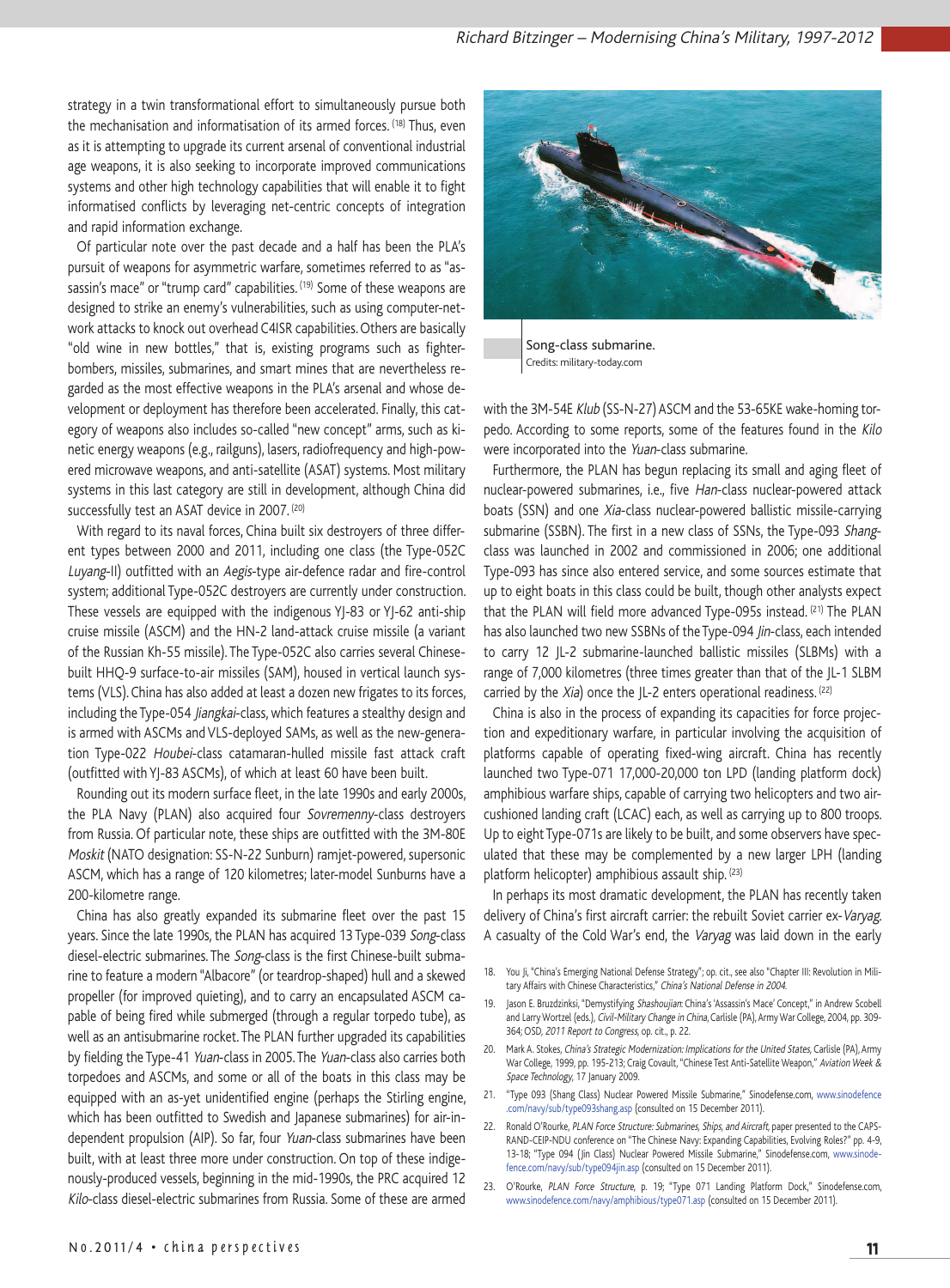

Varyag under tow in Istanbul in November 2011 on his way to Macao. Obtained from the U.S. Naval War College report "China's Aircraft Carrier Ambitions: Seeking Truth from Rumors.", Naval War College Review, Winter 2004, Vol. 57, No. 1.

1980s, but construction was halted in 1992 when the vessel was only 70 percent complete. Ukraine, which inherited it after the breakup of the Soviet Union, stripped the ship bare and left it exposed to the elements for several years.When the Varyag was finally sold and delivered to China in 2001 – ostensibly to be turned into a Macau casino – it was a rusted shell without engines, a rudder, a weapons systems, or electronics. In addition, the process of removing sensitive equipment from the vessel had resulted in damage to its structure, so that even its seaworthiness was questioned by some. In mid-2005, however, the Chinese moved the Varyag to dry-dock at the Dalian shipyard in northeast China, where it underwent substantial repairs and reconstruction, along with the installation of new engines, radars, and electrical systems. The rebuilt ex-Varyag carrier underwent its first sea trials under PLAN colours in August 2011.

At the moment, China still lacks carrier-capable fixed-wing aircraft. At one time, the PLAN was rumoured to be interested in purchasing 50 Su-33 fighter jets from Russia, which are flown off Moscow's lone remaining carrier, the Admiral Kusnetzov; this sale never materialised, however. Currently, it is believed that the ex-Varyag will fly either the so-called J-15 fighter jet (reportedly reversed-engineered from a Su-33 acquired surreptitiously from Ukraine) or a navalised version of the indigenous J-10 combat fighter.

The ex-Varyag vessel will likely initially be used more as a research and training platform for future Chinese carrier designs and crews rather than as a fully functioning carrier (although it could be pressed into military service in a limited capacity). China is expected by most naval power analysts to begin construction of several indigenous carriers soon. At one time, the Jane's Information Group speculated that the PLAN could build up to six aircraft carriers. If that happens, it would likely mean the reorientation of the PLAN around Carrier Battle Groups (CVBGs), with the carrier at the heart of a constellation of supporting submarines, destroyers, and frigates – an amalgamation of power projection capabilities such as China has never before possessed. Such CVBGs are among the most impressive instruments of military power in terms of sustained, far-reaching, and expeditionary offensive force, and such a development would constitute a major shift in the PLAN's strategic direction away from mere nearcoast defence.

Modernisation efforts for the PLA Air Force (PLAAF) and the naval aviation forces of the PLA Navy (often referred to as the PLA Navy Air Force, or PLANAF) have focused on the acquisition of modern fighter aircraft with advanced air-to-air missiles (AAMs) and air-to-ground weapons, as well as long-range surface-to-air missile systems (which the PLAAF manages as a part of its overall responsibilities for China's air defences). The PLAAF and PLANAF have, over the past 15 years, acquired a large number of so-called "fourth-generation" or "fourth-generation-plus" fighter aircraft, capable of firing standoff active radar-guided medium-range air-toair missiles or delivering precision-guided air-to-surface munitions. Beginning in 1992, for example, China began to import the Russian-built Su-27 Flanker fighter jet; this was subsequently complemented by the purchase of the more advanced Su-30MKK version (first for the PLANAF and later for the PLAAF), and Beijing and Moscow eventually agreed to an arrangement to license-produce the Su-27 (designated the J-11A) at the Shenyang Aircraft Company. All together, the PLAAF and PLANAF have acquired approximately 300 Su-27s and Su-30MKKs, including around 100 J-11As. Additionally, since the early 2000s, the Chinese have been manufacturing a reverse-engineered version of the Su-27 (designated the J-11B), albeit still relying on a Russian-supplied engine.

China is also currently manufacturing its first indigenous fourth-generation-plus combat aircraft, the J-10. The J-10 is an agile fighter jet in roughly the same class as the F-16C, and it features fly-by-wire flight controls and a glass cockpit (but nevertheless equipped with the Russian AL-31 engine, underscoring China's continuing difficulties with developing a usable jet engine). The J-10 first flew in the mid-1990s, and production started around the turn of the century. At least 150 J-10s have been delivered to the PLAAF since the early 2000s, with production continuing at a rate of about 30 aircraft a year; estimates are that the Chinese air force will buy upwards to 300 of these aircraft. Altogether, by 2020, the PLAAF and PLANAF will likely have between 600 and 700 combat aircraft of the fourth-generation or later type.

All of these modern aircraft can fire advanced air-delivered weapons.The PLAAF has purchased the RE-77E (AA-12) active-radar guided air-to-air missile (AAM) for its Su-27s, while the Su-30s can be equipped with the Russian-made Kh-31P anti-radiation missile (for use against radars). The J-10 carries the Chinese-designed PL-12 active-radar AAM and the shortrange PL-8, a licensed-produced version of the Israeli Python-3 infraredguided AAM, as well as laser-guided and satellite-guided bombs, highspeed anti-radar missiles, and air-launched cruise missiles.

In a move comparable to the launching of the country's first aircraft carrier, China has recently unveiled a purportedly "fifth-generation" combat aircraft, the J-20. The J-20, which had its first flight in January 2011, nominally resembles the US F-22, although the actual details of this aircraft – how stealthy is it, how advanced its radar and other avionics are, what kind of sophisticated weaponry it carries, etc. – are sketchy. Consequently, one should be careful not to read too much into this program. <sup>(24)</sup> At the same time, the J-20 demonstrates China's ambitions to enter the vanguard of advanced fighter-jet producers.

More than most countries, the Chinese military relies heavily on ballistic missile systems for long-range precision-strike, although these are increasingly being supplemented by new land-attack cruise missiles (LACMs). Be-

<sup>24.</sup> "J-20 vs. F-35, one analyst's perspective," Defensetech.org, 31 December 2010 http://defensetech.org/ 2010/12/31/j-20-vs-f-35-one-analysts-perspective (consulted on 15 December 2011).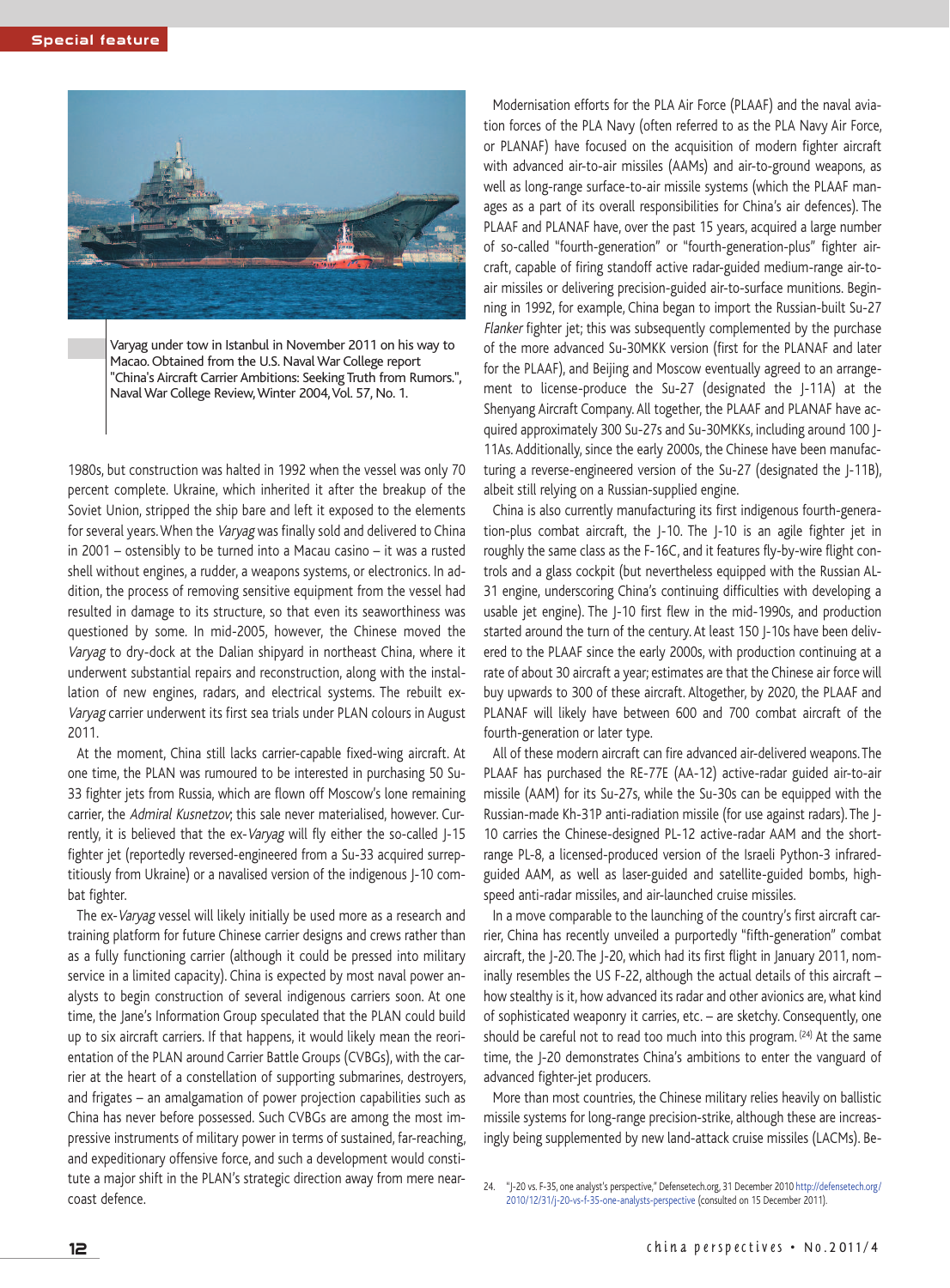ginning in the mid-1990s, for example, China began acquiring conventionally-armed short-range ballistic missiles (SRBMs, missiles with ranges of less than 1,000 kilometres), mostly CSS-6/DF-15s and CSS-7/DF-11s, at a rate of about 50 to 75 missiles a year. By late 2010, the PLA's Second Artillery (the arm of the Chinese military that controls the country's nuclear and conventional missile forces) was estimated by the US DoD to have deployed approximately 1,000 to 1,200 SRBMs, most of which were arrayed opposite Taiwan. (25) China's conventional ballistic missile capabilities, moreover, have expanded into the medium-range category – that is, those missiles with ranges between 1,000 and 3,000 kilometres.The more recent versions of these missiles, such as the GPS-guided CSS-5/DF-21C, are believed to be accurate enough to hit targets such as airfields and ports, and can carry a variety of warheads, including conventional high explosive, anti-armour submunitions, and fuel air explosives. <sup>(26)</sup> In addition, China's Second Artillery has fielded around 150-350 conventional, groundlaunched LACMs, such as the DH-10, with a range of 2,000 kilometres or more, that are even more accurate. (27)

Considerable attention has been paid of late to the DF-21D anti-ship ballistic missile (ASBM). The first of its kind, the DF-21D ASBM combines a manoeuvrable re-entry vehicle (MARV) with a terminal guidance system, has a range of 1,500 kilometres, and is capable of hypersonic (Mach 5 and above) speeds. <sup>(28)</sup> This makes the missile potentially effective against slowmoving carrier battle groups, and has earned the DF-21D the nickname "the carrier-killer." According to the US DoD, the DF-21D appears to be a "workable design" and has been deployed in small numbers, having achieved "initial operating capability." (30)

Regarding China's nuclear strategic forces, the Second Artillery currently operates approximately 55-65 intercontinental ballistic missiles (ICBMs), up from around 20 ICBMs a decade ago.<sup>(30)</sup> These systems include the silobased SS-4/DF-5 Mod 2, as well as the solid-fuelled, road-mobile CSS-10/DF-31. Improved versions of these ICBMs are expected to be deployed by the middle of this decade. (31) Additionally, China's land-based ICBMs are complimented by a growing number of sea-launched missiles, particularly the JL-2 SLBMs, of which 24 are currently deployed on two Jin-class SSBNs.

Finally, the PLA has paid considerable attention over the past 15 years to expanding and improving its capabilities for C4ISR (command, control, communications, computing, intelligence, surveillance, and reconnaissance) and for information operations/information warfare. Developing an advanced C4ISR system is a high priority for the Chinese military; accordingly, the PLA has created a separate military communications network using fibre-optic cable, satellites, microwave relays, and long-range high frequency radio. The PLA has also acquired several types of unmanned aerial vehicles and expanded its constellation of space-based systems, including the Haiyang, Yaogan, and Huanjin remote-sensing satellites, the Beidou navigation satellite system (which just came online in late 2011), and the Fenghuo military communications satellite. (32) In addition, similar to the US Army's "Future Force Warrior" program, the PLA is reportedly experimenting with digitising its ground forces, right down to outfitting the individual soldier with electronic gadgetry in order to provide him with real-time tactical C4ISR.

Concurrently, the PLA is expanding its capabilities to wage "offensive information warfare" (OIW). OIW is intended to disable or degrade an enemy's C4ISR system to such an extent that he is either deterred from fighting or, once at war, that his ability and resolve to fight back is weakened to the brink of capitulation.OIW is seen as a critical new development in the PLA's emerging war-fighting capabilities. The PLA is developing oper-



Chinese sources report the ground launched CJ-10 to be the GLCM variant of the DH-10 design, carried on a three round TEL (Chinese Internet).

Source: http://www.ausairpower.net/APA-PLA-Cruise-Missiles.html#mozTocId838 105 (consulted on 13 December 2011).

ating concepts of "integrated network electronic warfare," an amalgam of operations including electronic warfare (such as jamming the enemy's communications and intelligence-gathering assets), computer network operations (such as hacking or disrupting the enemy's computers and cyberspace operations), and even physical attacks on the enemy's C4ISR infrastructure (strikes against sensors such as AWACS and satellites, or against information nodes such as command posts). <sup>(33)</sup> The PLA has established special information warfare units to carry out attacks on enemy computer networks, in order to blind and disrupt an adversary's C4I systems.

In many instances, the PLA's efforts at "informatisation" have benefited from leveraging advances and improvements in China's rapidly expanding commercial information technology sector. China's military telecommunications satellites, its Beidou navigation satellite system, and its Yaogan series of reconnaissance satellites are all based on commercial satellite technologies, for example. In particular, many of the technologies being developed for commercial remote sensing satellites, such as charge-coupled device cameras, multispectral scanners, and synthetic aperture radar imagers, have obvious applications for military systems. Similarly, much of the hardware and skill base for conducting information warfare is dual-use in nature, and the Chinese military has benefited from piggy-backing on developments and growth in the country's commercial IT industry.

- 25. OSD, 2011 Report to Congress, op. cit., p. 30.
- 26. "Dongfeng 21," http://www.sinodefence.com/space/missile/df21.asp, Sinodefense.com, (consulted on 15 December 2011).
- 27. "DF-11 (CSS-7/M-11)," Jane's Strategic Weapon Systems, 26 June 2009;"DF-15 (CSS-6/M-9)," Jane's Strategic Weapon Systems, 26 June 2009;"DF-21 (CSS-5)," Jane's Strategic Weapon Systems, 26 June 2009; Office of the Secretary of Defense, Annual Report to Congress: Military Power of the People's Republic of China 2009, Washington, US Department of Defense, March 2009, p. 66.
- 28. Wendell Minnick, "China Developing Anti-Ship Ballistic Missiles," Defense News, 14 January 2008.
- 29. Tony Capaccio,"China Has'Workable' Anti-Ship Missile Design, Pentagon Says," Bloomberg, 26 August 2011, www.bloomberg.com/news/2011-08-25/china-has-workable-anti-ship-missile-design-pentagon-says.html (consulted on 15 December 2011).
- 30. OSD, 2011 Report to Congress, op. cit., p. 34.

- 32. "China's Satellite Program," www.sinodefence.com/space/satellite, Sinodefense.com (consulted on 15 December 2011)
- 33. Jacqueline Newmyer, "The Revolution in Military Affairs with Chinese Characteristics," Journal of Strategic Studies, vol. 33, no. 4, August 2010, pp. 488-490; OSD, 2011 Report to Congress, p. 25;You Ji, "China's Emerging National Defense Strategy;"Wendell Minnick,"China Shifts Spending Focus to Info War," Defense News, 11 September 2006.

<sup>31.</sup> Ibid.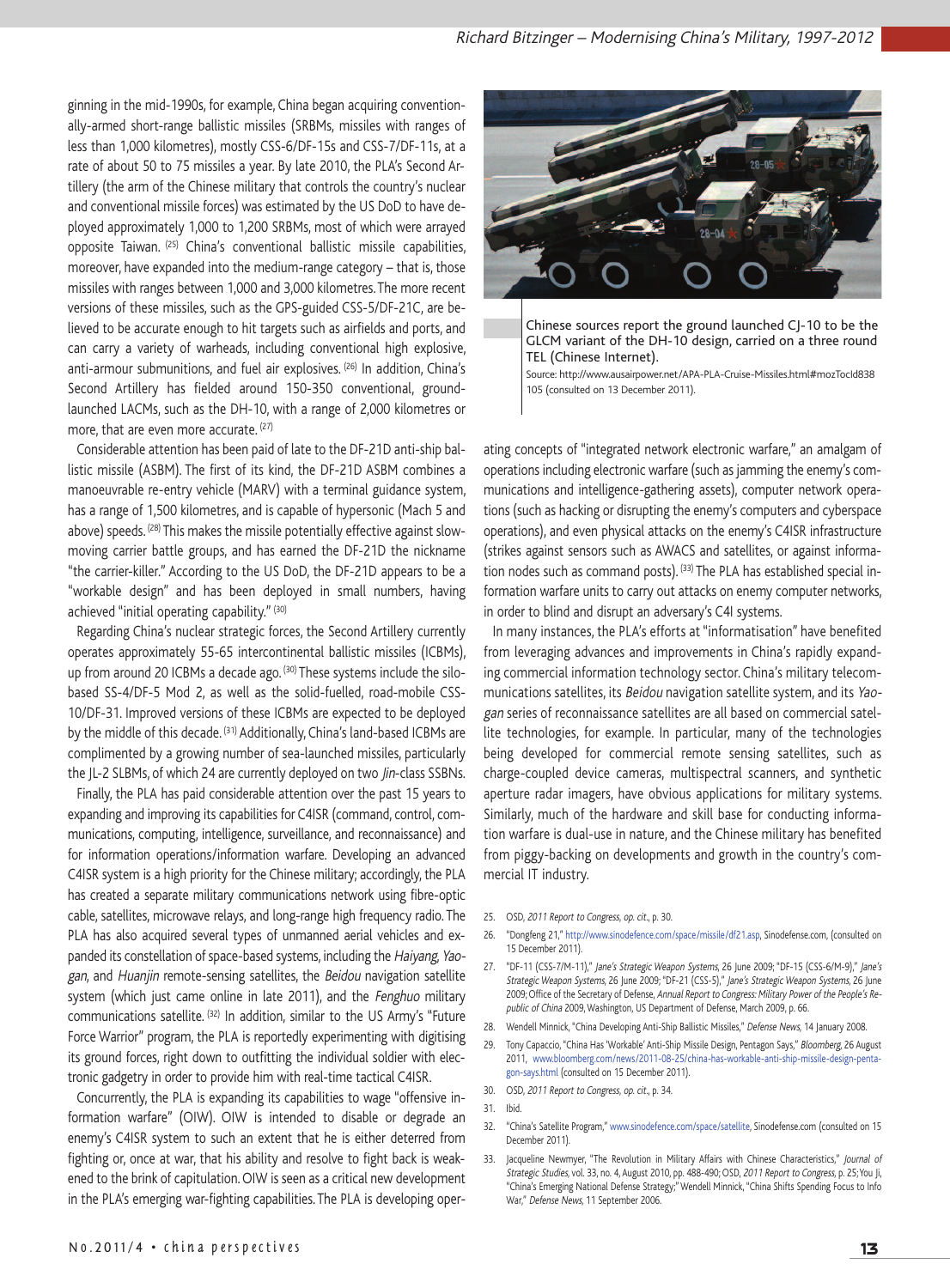#### **Professionalisation and training of PLA personnel (34)**

China is combining its force modernisation efforts with actions intended to increase the professionalisation and jointness of the PLA. PLA officers and non-commissioned officers (NCOs) are receiving increased training and education, while recent military exercises have emphasised amphibious warfare with limited multi-service participation. PLAAF and PLANAF training regimens increasingly devote more time to supporting amphibious operations, while PLA ground forces are increasingly integrating training and exercises with maritime, airborne, and special operations forces. (35)

China has been improving personnel quality along several dimensions. One is improving the educational background of new officers and enlisted personnel.Today, to be inducted into the PLA as an enlisted person, recruits from rural areas must have at least graduated from middle school, and those from urban areas must have graduated from a vocational high school or three-year technical college, or be enrolled in a four-year college. (36)

Officers in the PLA used to be drawn from the ranks of enlisted personnel. Some were promoted directly to become officers while others were sent to one of the PLA's 30 or so military academies. Direct promotions have ended, however, and those remaining officers who were directly promoted have been required to attend military academies. More importantly, approximately half of the PLA's officers are now recruited from civilian universities, which are regarded as providing higher quality education than the PLA's academies. (37)

Another aspect of the PLA's efforts to improve the quality of its personnel is the creation of an NCO corps.The vast majority of these are enlisted personnel who volunteer to reenlist after the end of their initial two-year commitment. As of 2008, all NCOs must have at least a high-school education and a "certificate of professional qualification." Diplomas from vocational high schools and technical colleges are considered acceptable, but those NCOs who are not high school graduates or who do not have a diploma from a vocational high school or technical college are sent to PLA academies or to civilian colleges, research institutes, and industrial colleges to receive the requisite training. In addition to satisfying these minimum education requirements, NCOs receive further education and training throughout their careers in the PLA, and senior NCOs (those who reach the top two of six total NCO grades) are required to have a degree from a three-year technical college. (38)

In addition to improving the quality of its soldiers and officers, the PLA is attempting to improve the quality of its training by increasing the realism, complexity, and "jointness" of its exercises. Traditionally, training was conducted in small units belonging to a single branch (e.g., infantry, frigates, or fighter aircraft), and was performed in benign conditions that included familiar terrain, daylight, and good weather. Moreover, training exercises were done either without an opposing force or with opposing forces whose actions were predetermined and briefed to the force being trained ahead of time. Now, however, training is routinely conducted on unfamiliar terrain, at night or in bad weather, and against opposing forces whose actions are not predetermined.The frequency of combined-arms (different branches within a single service) and joint (different services training together) training has also increased, as has the scale of the exercises. Some training areas now have dedicated opposition forces that simulate the tactics of potential adversaries and are even allowed to defeat the visiting unit. Finally, rigorous evaluation and post-exercise critiques have become an integral part of PLA

training, with units required to meet standardised performance benchmarks or else undergo remedial training. (39)

## **Conclusions**

China has been engaged in an ambitious, concerted, and methodical transformation of its armed forces since the late 1990s. China's recent military acquisitions, as well as its current R&D efforts, particularly its emphasis on "trump card" weapons for asymmetric warfare, have been critical developments in the upgrading of its war-fighting capabilities. At the same time, the PLA has made considerable progress over the last 15 years in enhancing the professionalism of its military personnel, and in expanding its training and making it both more realistic and more joint. Consequently, China has noticeably improved its military capabilities in several specific areas – particularly missile attack, precision-strike, power projection at sea and in the air, and joint operations. The Chinese armed forces have also made significant advances in exploiting informatisation, in promoting the development of advanced weaponry, and in accelerating the pace of military modernisation, all of which create new levers of military power for the PLA. Ultimately, the PLA seeks to turn itself into a modern, network-enabled fighting force, capable of projecting sustained power throughout the Asia-Pacific region. If successful, China's military modernisation drive will give the country the potential, in the US Department of Defense's words, to "pose credible threats to modern militaries operating in the region."(40)

At the same time, the PLA continues to suffer from a number of deficiencies and weaknesses that limit its ability to constitute a major military threat to advanced militaries such as the United States armed forces. In the first place, for all of its talk of becoming a more networked military, the PLA is still decidedly a *platform*-centric force that is still in the process of becoming more network-enabled. Second, despite more than 15 years of continuous defence spending increases and at least a decade of aggressive acquisitions on the part of the PLA, the bulk of the Chinese military remains relatively backward. Overall, barely 25 percent of the PLA's fighter aircraft, 25 percent of its surface combatants, 40 percent of its surface-toair missiles, and 55 percent of its submarine fleet are deemed by the US Department of Defense to be modern. (41) Even many of the PLA's most recently acquired systems, such as the J-10 fighter jet, the Yuan-class submarine, and the Luyang-II destroyer, although advanced by the PLA's standards, are basically 1980s-era weapons systems.The J-10 fighter jet, for instance, is basically equivalent to the F-16C, which entered service in the mid-1980s. Even equipment that China has acquired from Russia – such as Su-30MKK fighters, Sovremenny-class destroyers, and Kilo-class submarines – are hardly transformational, game-changing systems. Finally, it

- 35. See, for example, Dennis J. Blasko, The Chinese Army Today, New York, Routledge, 2006, pp. 91-120, 144-170; OSD, 2011 Report to Congress, op. cit., p. 24.
- 36. David E. Johnson, et al., Preparing and Training for the Full Spectrum of Military Challenges: Insights from the Experiences of China, France, the United Kingdom, India, and Israel, Santa Monica (CA), RAND Corporation, 2009, p. 29.
- 37. Ibid., pp. 32-33.
- 38. Ibid.
- 39. Ibid., pp. 46, 50-51.
- 40. Office the Secretary of Defense, Annual Report on the Military Power of the People's Republic of China 2006, Washington, US Department of Defense, 2006, p. i.
- 41. OSD, 2011 Report to Congress, op. cit., p. 43.

<sup>34.</sup> This section draws in part on Richard A. Bitzinger and Roger Cliff,"PLA Modernization: Motivations, Directions, and the Revolution in Military Affairs," in Mingjiang Li and Dongmin Lee (eds.), China and East Asian Strategic Dynamics, Lanham (MD), Lexington, 2011, pp. 31-32.